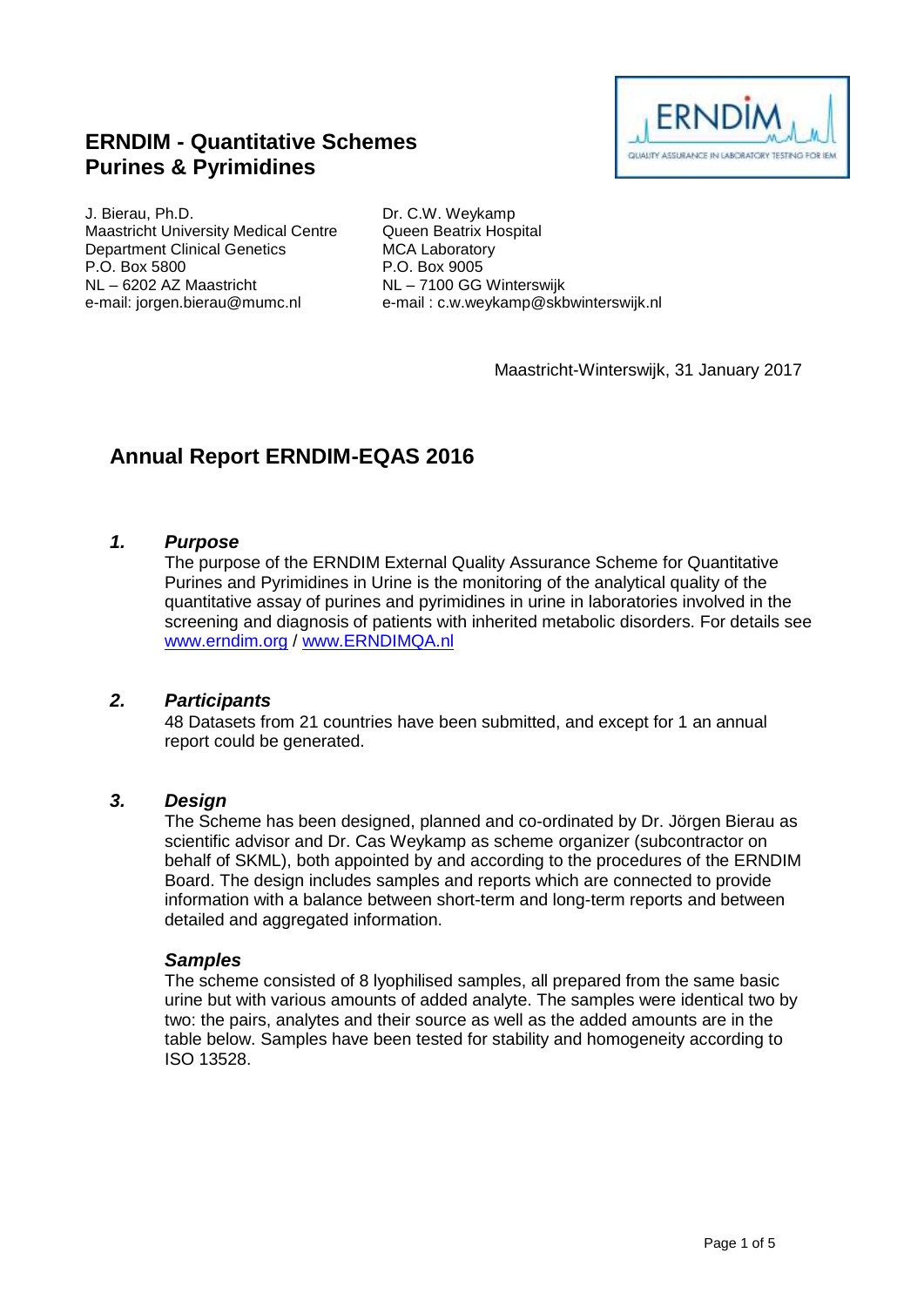| Analyte           | <b>Source</b>         | <b>Added Quantities in micromol/liter</b> |                    |                    |                    |
|-------------------|-----------------------|-------------------------------------------|--------------------|--------------------|--------------------|
|                   |                       | <b>Sample Pair</b>                        | <b>Sample Pair</b> | <b>Sample Pair</b> | <b>Sample Pair</b> |
|                   |                       | 2016.                                     | 2016.              | 2016.              | 2016.              |
|                   |                       | $01 - 05$                                 | $02 - 07$          | $03 - 08$          | $04 - 06$          |
| 5-OH methyluracil | <b>Aldrich 852589</b> | 0,0                                       | 99,7               | 50,3               | 75,0               |
| Adenine           | Sigma A8751           | 74,8                                      | 50,1               | 0,0                | 9,9                |
| Adenosine         | Sigma A9251           | 0,0                                       | 74,8               | 10,0               | 49,9               |
| <b>AICAR</b>      | RI. Chemicals A1300   | 10,1                                      | 0,0                | 50,1               | 150,0              |
| Deoxy-adenosine   | Sigma D7400           | 49,9                                      | 25,2               | 75,1               | 0,0                |
| Deoxy-guanosine   | Sigma D7145           | 75,1                                      | 50,1               | 0,0                | 25,0               |
| Deoxy-inosine     | Sigma D5287           | 0,0                                       | 74,9               | 25,0               | 49,9               |
| Deoxy-uridine     | Sigma D5412           | 24,9                                      | 0,0                | 49,9               | 99,8               |
| Dihydro-thymine   | Ikemi L01996          | 150,3                                     | 100,2              | 0,0                | 50,1               |
| Dihydro-uracil    | Sigma D7628           | 99,8                                      | 49,9               | 149,7              | 0,0                |
| Guanosine         | Sigma G6752           | 50,0                                      | 0,0                | 74,8               | 100,0              |
| Hypoxanthine      | Sigma H9377           | 150,4                                     | 49,8               | 250,1              | 0,0                |
| Inosine           | <b>Sigma I4125</b>    | 125,1                                     | 50,1               | 0,0                | 25,3               |
| Orotic Acid       | Sigma O2875           | 49,9                                      | 24,9               | 249,5              | 0,0                |
| Orotidine         | Sigma O9505           | 0,0                                       | 0,0                | 0,0                | 16                 |
| Pseudo-uridine    | Berry & Ass PYA 11080 | 149,8                                     | 50,1               | 0,0                | 24,8               |
| Thymidine         | Sigma T9250           | 0,0                                       | 50,0               | 10,0               | 25,0               |
| Thymine           | Sigma T0376           | 25,0                                      | 0,0                | 49,9               | 99,9               |
| Uracil            | Sigma U0750           | 74,6                                      | 24,9               | 150,2              | 0,0                |
| Xanthine          | Sigma X4002           | 0,0                                       | 250,1              | 50,2               | 100,3              |

#### *Reports*

All data-transfer, the submission of data as well as request and viewing of reports proceeded via the interactive website [www.erndimqa.nl](http://www.erndimqa.nl/) which can also be reached through the ERNDIM website [\(www.erndim.org\)](http://www.erndim.org/). The results of your laboratory are confidential and only accessible to you (with your name and password). The anonymised mean results of all labs are accessible to all participants. Statistics of the respective reports are explained in the general information section of the website.

An important characteristic of the website is that it supplies short-term and long-term reports. Short-term reports are associated with the eight individual specimens, for each of which there has been a specific deadline in the year 2016. Two weeks after the respective deadlines participants could request their reports and as such had eight times up-to-date information on their analytical performance. Although technically not required (the website can work with a delay time zero) a delay time of 14 days has been chosen to enable the scientific advisor to inspect the results and add his comment to the report. Contrary to the fast short-term report is the annual long-term report. The annual report is based on the design-anchored connection between samples which enables to report a range of analytical parameters (accuracy, precision, linearity, recovery and interlab dispersion) once an annual cycle has been completed. The annual report is discussed below.

A second important characteristic of the website is the wide range in aggregation of results which permits labs to make an individual choice for detailed and/or aggregated reports. The most detailed report which can be requested from the website is the "Analyte in Detail" which shows results of a specific analyte in a specific sample (160 such Analyte-in-Detail-reports can be requested in the year 2016 cycle). A more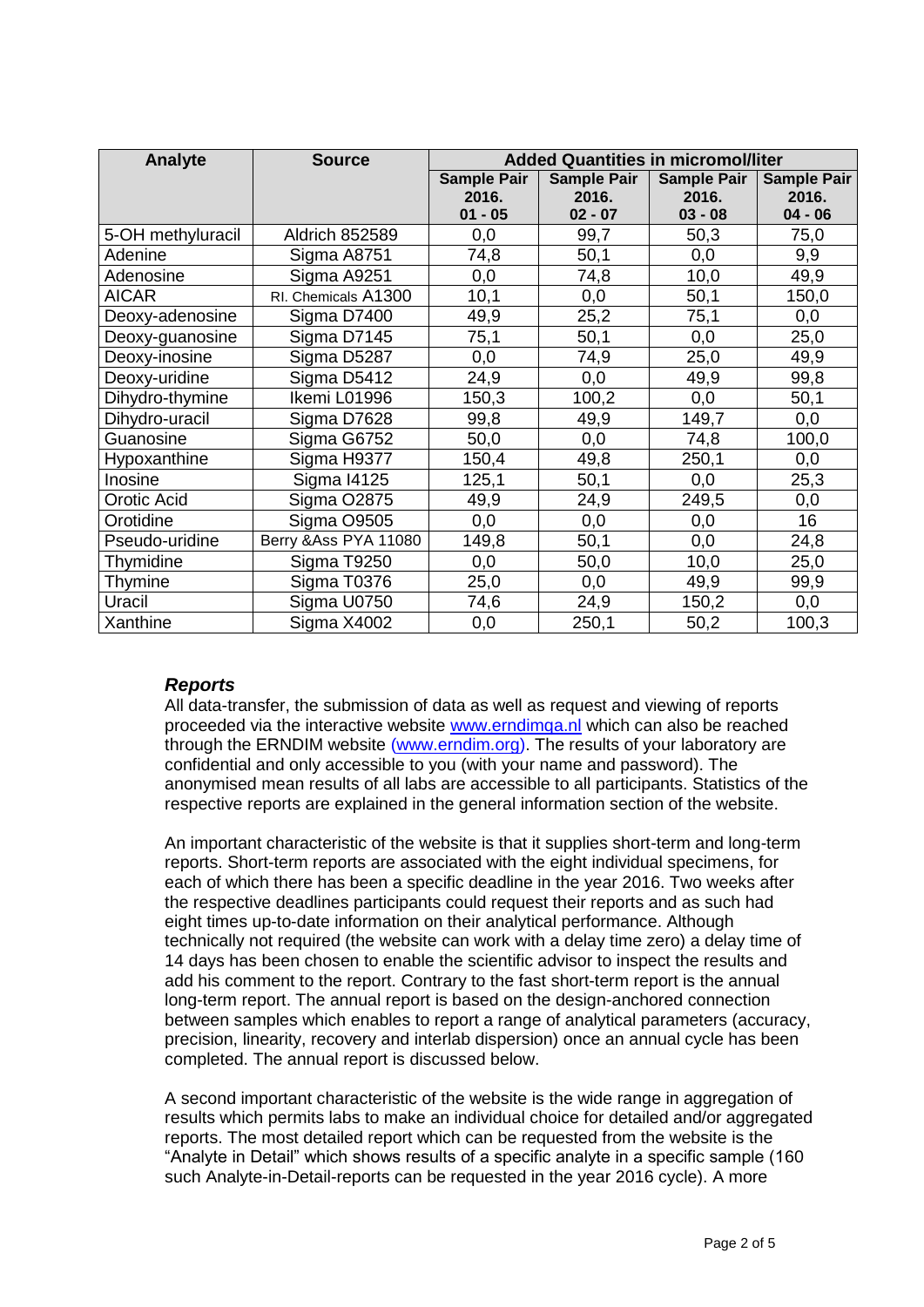condensed report is the "Current Report" which summarizes the performance of all analytes in a specific sample (8 such Current Reports can be requested in 2016). The highest degree of aggregation has the Annual Report which summarizes the performance of all analytes of all 8 samples (1 such Annual-Report can be requested in 2016). Depending on their position in the laboratory one can choose to have a glance at only the annual report (managers) or at all 160 detailed reports (technicians).

# *4. Discussion of Results in the Annual Report 2016*

In this part the results as seen in the annual report 2016 will be discussed. Subsequently we will regard accuracy, recovery, precision, linearity, interlab CV and crosssectional relations. Creatinine and Uric Acid are not included in the annual report because these analytes are not spiked (thus same concentration in all 8 samples); and when there is no spike the recovery and linearity can not be calculated. Please print your annual report from the Interactive Website when you read the "guided tour" below and keep in mind that we only discuss the results of "all labs": it is up to you to inspect and interprete the specific results of your laboratory.

# *4.1 Accuracy*

A first approach to describe the accuracy is comparison of your mean outcome in the eight samples with the mean of all labs. This is shown in the columns "your lab" and "all labs" under the heading "Accuracy", respectively. For Adenine the mean of all labs is 29.2 micromol/Liter with which you can compare the mean of your lab.

# *4.2 Recovery*

A second approach to describe accuracy is the percentage recovery of added analyte. In this approach it is assumed that the recovery of the weighed quantities is the target value. The correlation between weighed quantities as added to the samples (on the x-axis) and your measured quantities (on the y-axis) has been calculated. The slope of the correlation multiplied with 100% is your recovery of the added amounts. Outcome for your lab in comparison to median outcome of all labs is shown in the column "Recovery" in the annual report. For all labs the recovery ranges from 90% for adenine to 108% for AICAR. The overall recovery is 98%.

# *4.3 Precision*

Reproducibility is an important parameter for quality in the laboratory and is encountered in the schemes' design. Samples come in pairs which can be regarded as duplicates from which CV's can be calculated (Intra Laboratory CV as indicator for reproducibility). Outcome for your lab in comparison to the median of all labs is shown in the column "Precision" of the Annual Report. Precision ranges from 5.5% for Hypoxanthine to 23.7% for Orotidine. The overall intralab CV is 10.1%.

#### *4.4 Linearity*

Linearity over the whole relevant analytical range is another important parameter for analytical quality. Again this is encountered in the schemes' design. With weighed quantities on the x-axis and your measured quantities on the y-axis the coefficient of regression ( r ) has been calculated. Outcome for your lab in comparison to the median of all labs is in the column "Linearity" of the annual report. It can be seen that the coefficient of regression ranges from 0.981 for Dihydro-uracil to 0.999 for AICAR.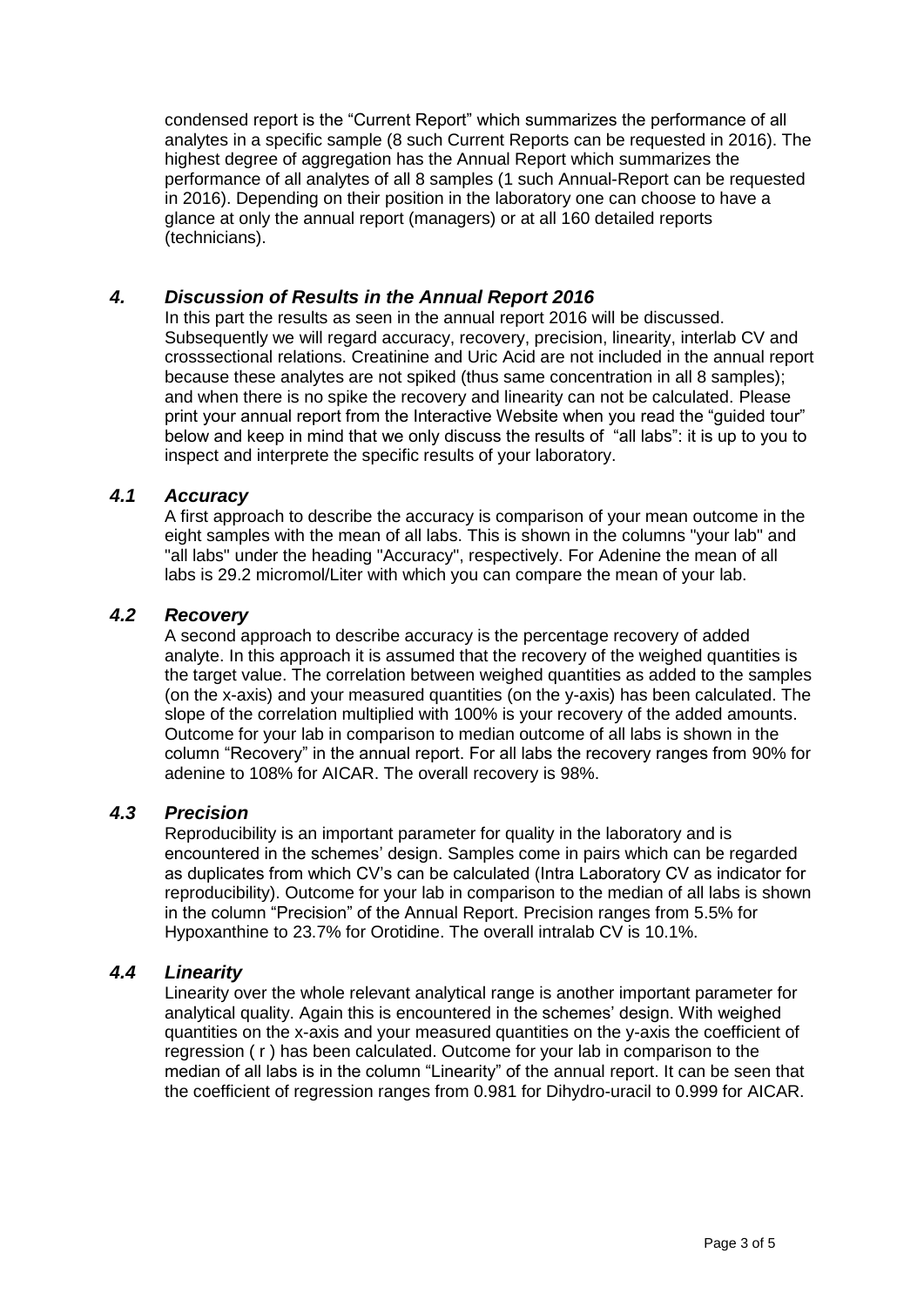# *4.5 Interlab CV*

For comparison of outcome for one patient in different hospitals and for use of shared reference values it is relevant to have a high degree of harmonization between results of various laboratories. Part of the schemes' design is to monitor this by calculating the Interlaboratory CV. This, along with the number of laboratories who submitted results, is shown in the column "Data All labs" in the Annual Report. It can be seen that most laboratories submitted results for xanthine (45) whereas only 18 labs assayed dihydro-uracil. The Interlab CV ranges from 9.61% for hypoxanthine to 50.6% for Orotidine. The mean Interlab CV for all analytes is 18.4%.

# *4.6 Cross Sectional Relations*

The various parameters as described above often have an interrelation: often more than one parameter directs towards good or bad analytical control. This pattern, clearly seen in the other ERNDIM schemes is less prominent in the Purines and Pyrimidines.

#### *4.8 Your performance: Flags*

In order to easily judge performance of individual laboratories the annual report of an individual laboratory may include flags (different colours starting from this year) in case of poor performance for accuracy, precision, linearity and recovery. Compunds with satisfactory performance for at least three of the four parameters (thus no or only one flag) receive a green flag. Thus a green flag indicates satisfactory performance for analysis of that particular compound. Criteria for flags can be found in the general information on the website (on this website under general information; interactive website, explanation annual report).

# *4.9 Poor Performance Policy*

A wide dispersion in the overall performance of individual laboratories is evident. Table 2 shows the percentage of flags observed. 17% of the laboratories have no flag at all and thus have attained excellent overall performance. In contrast, at the other extreme there are also 6% of laboratories with more than 25% flags. Following intensive discussion within the ERNDIM board and Scientific Advisory Board (SAB) and taking into account feedback from participants we have been able to agree on a harmonised scoring system for the various branches of the Diagnostic Proficiency schemes and qualitative schemes. We have also tested a scoring system for the quantitative schemes as described in our Newsletter of Spring 2009. In parallel to this the SAB has agreed levels of adequate performance for all the schemes and these will be re-evaluated annually. The scoring systems have been carefully evaluated by members of the SAB and have been applied to assess performance in our schemes from 2007 onwards. The ERNDIM Board has decided that the Scientific Advisor will judge the performance of the individual laboratories based on these levels of satisfactory performance and issue a letter of advice of failure to achieve satisfactory performance to those laboratories which do not achieve satisfactory performance. The letter is intended to instigate dialogue between the EQA scheme organiser and the participating laboratory in order to solve any particular analytical problems in order to improve quality of performance of labs in the pursuit of our overall aim to improve quality of diagnostic services in this field.